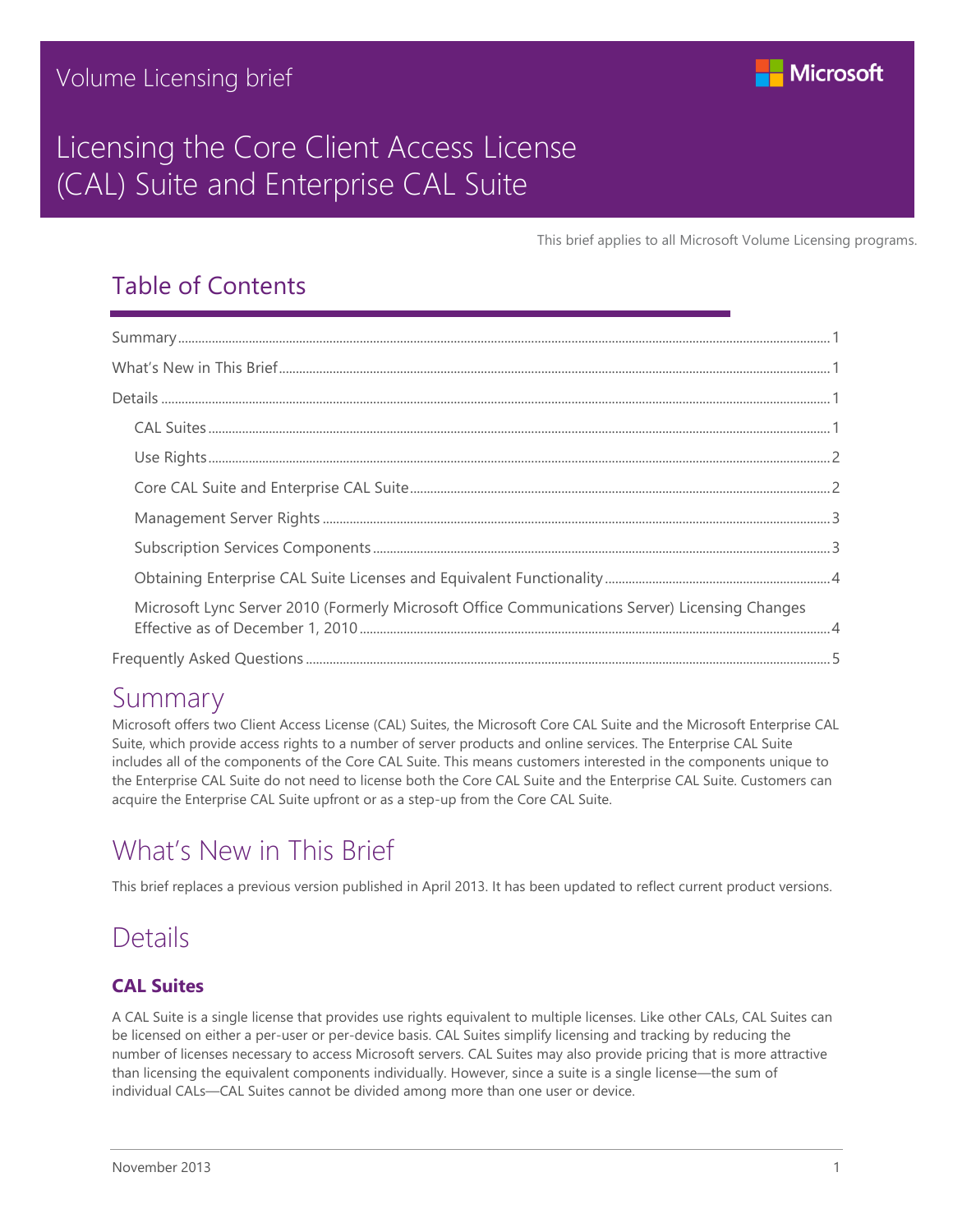CAL Suites sometimes provide use rights equivalent to licenses that are not CALs. For instance, the Enterprise CAL Suite provides rights to several management server products and several online services subscriptions. In all cases, under a CAL Suite, the customer's use rights with respect to a particular product or online service are the same as if that component was licensed separately. The only exception is that both per-user and per-device options are available in CAL Suites even when both options are not available outside the suite. For instance, Microsoft System Center Configuration Manager 2012 R2 has per-device use rights as part of Core CAL Suite and Enterprise CAL Suite, even though it is offered under a per-operating system environment license individually.

### <span id="page-1-0"></span>**Use Rights**

Because CAL Suites contain licenses for products that are released independently, CAL Suites are version-less. CAL Suites are only offered with Software Assurance coverage, and accordingly give customers the right to use the most recent version of every product in the suite. If Software Assurance coverage lapses and the customer is vested with perpetual rights, use rights are determined by the latest version of the products in effect prior to the lapse in coverage. For example, if a customer's Software Assurance coverage for the Core CAL Suite expired on October 1, 2012, the customer has perpetual rights equivalent to the most recent version of the Core CAL Suite's components as of that date. This customer would not have rights to versions of components released after October 1, 2012 or to products added to the CAL Suite after that date. Note that service components of the suites do expire if Software Assurance is allowed to lapse.

### <span id="page-1-1"></span>**Core CAL Suite and Enterprise CAL Suite**

The Core CAL Suite is equivalent to the following licenses:

- Windows Server CAL,
- Microsoft SharePoint Server Standard CAL,
- Microsoft Exchange Server Standard CAL,
- Microsoft System Center Configuration Manager Client Management License,
- System Center Endpoint Protection (antivirus client and subscription service)
- Microsoft Lync Server Standard CAL

The Enterprise CAL Suite is equivalent to the following licenses:

- All of the components of the Core CAL Suite (listed above)
- Exchange Server Enterprise CAL with Services\*
- Exchange Online with Archiving for Exchange Server
- **SharePoint Server Enterprise CAL**
- **Lync Server Enterprise CAL**
- Windows Server Active Directory Rights Management Services CAL
- System Center Client Management Suite
	- o System Center Operations Manager Client Management License
	- o System Center Service Manager Client Management License
	- o System Center Data Protection Manager Client Management License
	- o System Center Orchestrator (formerly Opalis) Client Management License

\*Includes Data Loss Prevention and Exchange Online Protection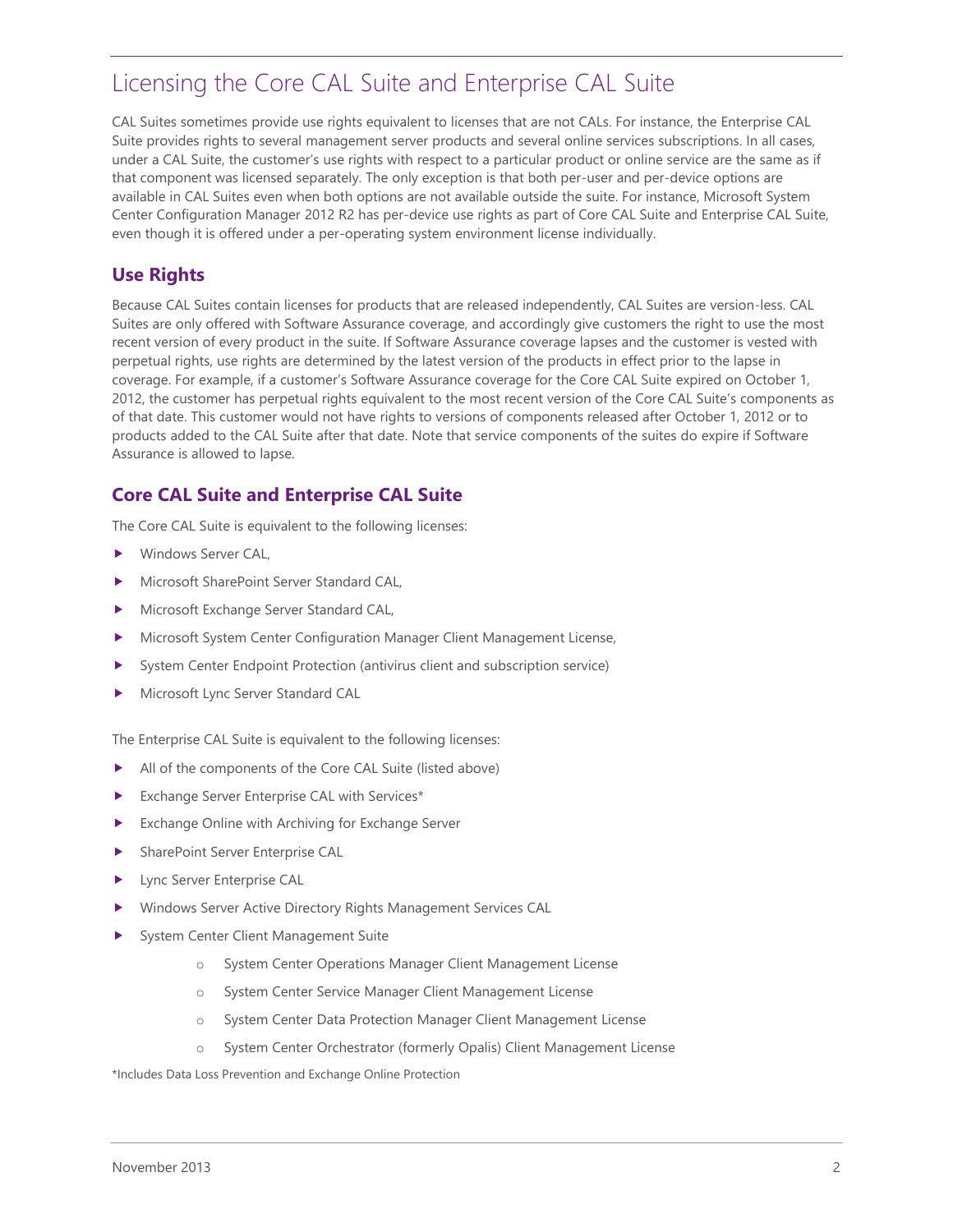The figure below is a visual representation of the components offered in the Core CAL Suite and Enterprise CAL Suite as of April 2013. Required server software licenses are not included in the CAL Suites and must be purchased separately. Note that many Core CAL components are "base CALs," while certain components of Enterprise CAL Suite are "additive CALs," for which base CALs are a prerequisite. For more information about base and additive CALs, refer to the Microsoft Volume Licensing Brief *[Base and Additive Client Access Licenses: An Explanation](http://www.microsoft.com/licensing/about-licensing/briefs/cal-add.aspx)*.



*Figure 1: Core CAL Suite and Enterprise CAL Suite components*

### <span id="page-2-0"></span>**Management Server Rights**

The Core CAL Suite provides rights equivalent to the System Center 2012 R2 Configuration Manager Client Management License, and Enterprise CAL Suite provides rights equivalent to the System Center 2012 R2 Client Management Suite. CAL Suites licensed on a per-device basis extend these rights to multiple operating system environments deployed on the same device, consistent with Server/CAL per-device licensing. Other Management Server licensing restrictions particular to these products must be observed, such as System Center Configuration Manager Client Management License's limitation to systems running client operating systems. Management Server Licenses are not required under System Center 2012 R2. See the System Center website for more information about Client Management Licenses and Server Management Licenses.

### <span id="page-2-1"></span>**Subscription Services Components**

The Core CAL and Enterprise CAL Suite include services as components. While customers normally subscribe to online services separately, the Enterprise CAL Suite services component subscription is integrated with the license cost. As with a lapse in an online services subscription, with a lapse in Software Assurance coverage on a CAL Suite, rights to access the online services components will lapse as well.

As of April 1, 2013, a license for the Enterprise CAL Suite with active Software Assurance coverage includes the rights to Exchange Online Archiving for Exchange Server, Data Loss Prevention, and Exchange Online Protection.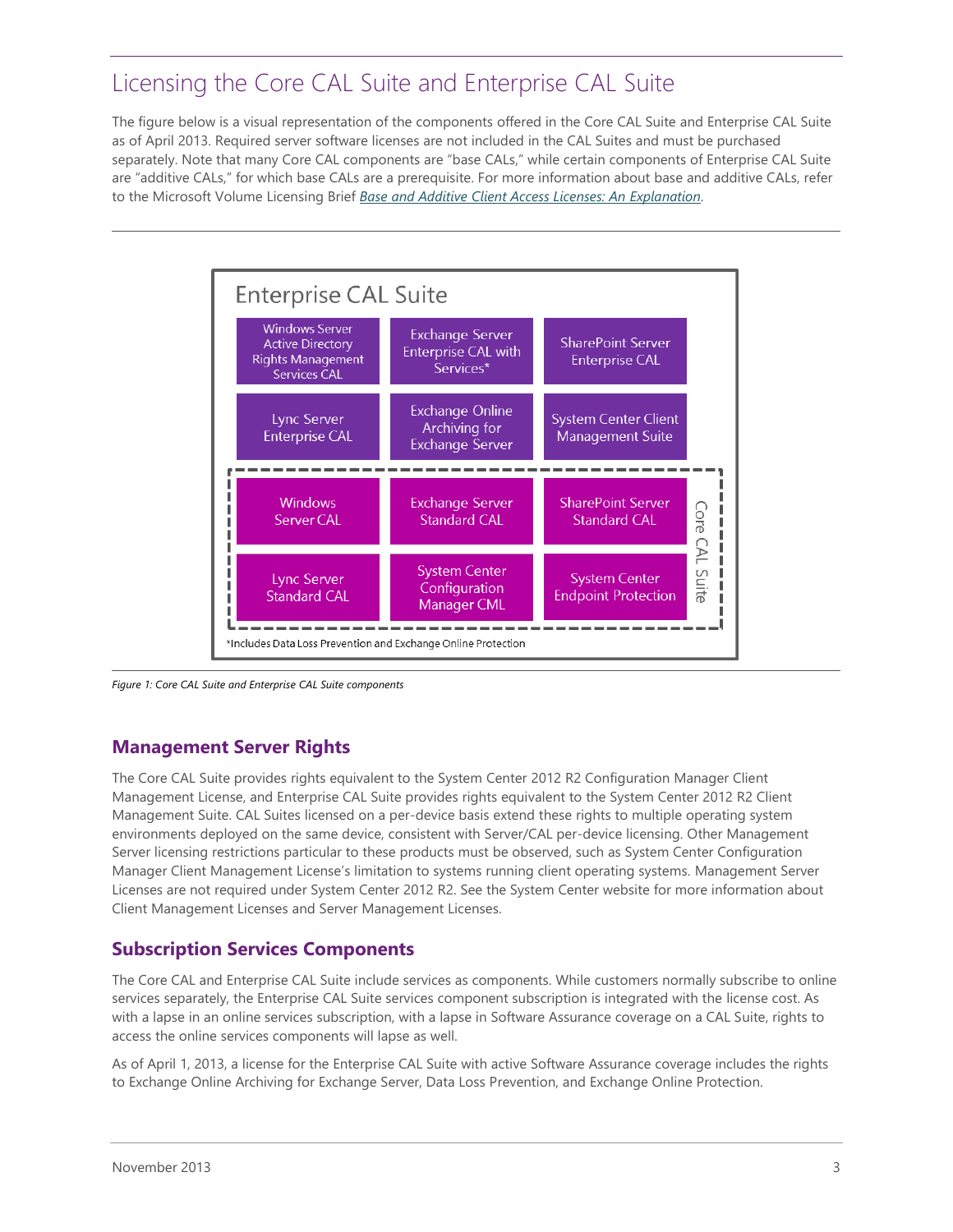To begin using these services, contact your Microsoft Partner, who can begin the provisioning process required to activate each service.

### <span id="page-3-0"></span>**Obtaining Enterprise CAL Suite Licenses and Equivalent Functionality**

Customers may choose to license the Enterprise CAL Suite upfront or as a step-up from Core CAL Suite licenses. Having the Enterprise CAL Suite is like having both the Core CAL Suite and the components that are unique to the Enterprise CAL Suite. This means the customer licensing the Enterprise CAL Suite is not required to also maintain a separate Core CAL Suite unlike the customer who is licensing the same products under individual licenses.

All Enterprise CAL Suite components can be licensed independently from the Enterprise CAL Suite. For instance, to license the Exchange Server Enterprise CAL functionality outside the Enterprise CAL Suite, a customer must obtain both an Exchange Server Standard CAL (or Core CAL Suite, which provides equivalent rights to Exchange Server Standard CAL) and the Exchange Server Enterprise CAL. Alternatively, a customer may obtain rights equivalent to the Exchange Server Standard CAL and the Exchange Server Enterprise CAL by licensing only the Enterprise CAL Suite, because it also provides rights equivalent to all of the components of the Core CAL Suite.<sup>1</sup>

### <span id="page-3-1"></span>**Microsoft Lync Server 2010 (Formerly Microsoft Office Communications Server) Licensing Changes Effective as of December 1, 2010**

For Lync Server 2010, formerly named Office Communications Server (OCS), access to Enterprise voice workloads are licensed through the Lync Server 2010 Plus CAL (Plus CAL). Enterprise voice capabilities previously available through the OCS Enterprise CAL are now only available through the Lync Server 2010 Plus CAL. Like the Enterprise CAL, the Plus CAL is an additive CAL, and can only be purchased once the Lync Server 2010 Standard CAL has been acquired. In other words, both the Lync Server 2010 Enterprise and Plus CALs are additive CALs, however, neither is a prerequisite for the other.

The Lync Server 2010 Plus CAL is not included with the Enterprise CAL Suite (Enterprise CAL Suite). The price for the Lync Server 2010 Enterprise CAL has decreased to reflect the transfer of voice functionality to the Plus CAL.

Customers who purchased the OCS Enterprise CAL or Enterprise CAL Suite after June 30, 2009, but before the General Availability of Lync Server 2010 on December 1, 2010—and maintained active Software Assurance (SA)—have access rights equivalent to those rights under the Lync Server 2010 Plus CAL. Customers need to separately renew their SA for the Lync Server 2010 Plus CAL at their first renewal period after the Lync Server 2010 launch on December 1, 2010, if they choose to keep the Lync Server 2010 Voice CAL SA benefits.

Customers who purchased an OCS Enterprise CAL or the Enterprise CAL Suite before July 1, 2009, and maintained active SA have access rights equivalent to those rights under the Lync Server Plus CAL for two releases, Lync Server 2010 and Lync Server 2013. Customers need to separately renew SA for Lync Server Plus CAL at their first renewal period after the Lync Server 2013 release in order to maintain their SA benefits. This grandfathering policy addresses concerns about the transition and provides sufficient time for deployment and budgeting.

Customers who do not have or maintain active SA on their OCS Enterprise CAL or the Enterprise CAL Suite will not be qualified for either grandfathering offer and will be required to purchase the Lync Server Plus CAL to acquire the voice functionality.

The following figure describes the four licensing options with Lync Server CALs.

l

<sup>&</sup>lt;sup>1</sup> For more information on licensing Additive CALs, refer to the Microsoft Volume Licensing Brief *Base and Additive Client Access Licenses: An [Explanation](http://www.microsoft.com/licensing/about-licensing/briefs/cal-add.aspx)*.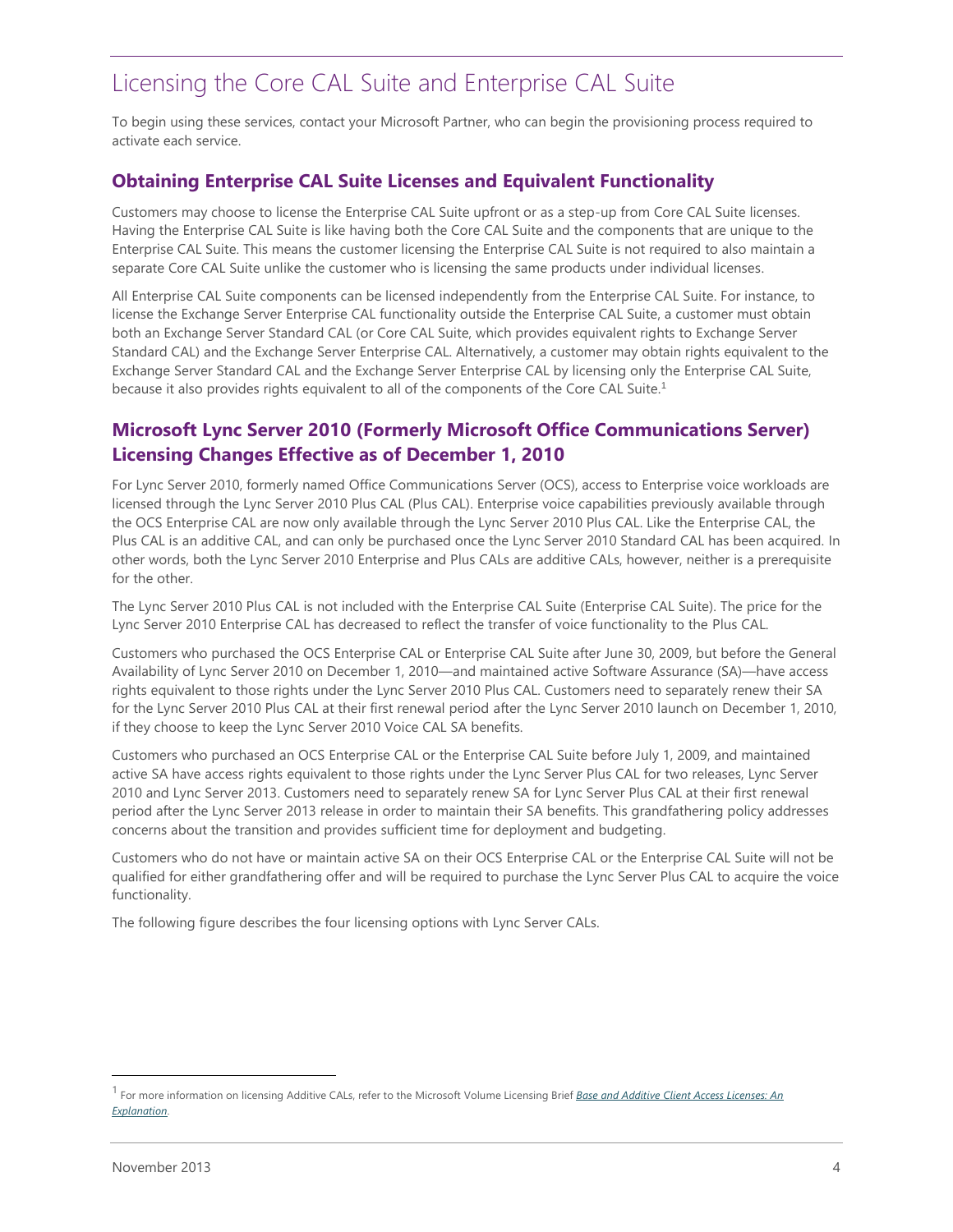| License<br><b>Requirement</b>  | <b>Using Lync</b><br>Server with<br><b>No Additive</b><br>CAL              | <b>Using Lync</b><br>Server and<br><b>Additive</b><br><b>Enterprise CAL</b> | <b>Using Lync</b><br>Server and<br><b>Additive Plus</b><br>CAL             | <b>Using Lync Server and both</b><br><b>Lync Additive CALs</b> |                                                                            |  |                                       |
|--------------------------------|----------------------------------------------------------------------------|-----------------------------------------------------------------------------|----------------------------------------------------------------------------|----------------------------------------------------------------|----------------------------------------------------------------------------|--|---------------------------------------|
| <b>Additive CAL</b>            | No Additive<br><b>CAL</b>                                                  | <b>Lync Server</b><br><b>Enterprise CAL</b>                                 | <b>Lync Server</b><br>Plus CAL                                             |                                                                | <b>Lync Server</b><br><b>Enterprise CAL</b>                                |  | <b>Lync Server</b><br><b>Plus CAL</b> |
| <b>Base CAL</b>                | Lync Server<br>Standard CAL                                                | Lync Server<br>Standard CAL                                                 | <b>Lync Server</b><br><b>Standard CAL</b>                                  |                                                                | Lync Server<br><b>Standard CAL</b>                                         |  |                                       |
| <b>Base Product</b><br>License | <b>Lync Server</b>                                                         | Lync Server                                                                 | Lync Server                                                                |                                                                | Lync Server                                                                |  |                                       |
|                                | Appropriate<br><b>Windows</b><br><b>Server License</b><br><b>Structure</b> | Appropriate<br><b>Windows</b><br><b>Server License</b><br><b>Structure</b>  | Appropriate<br><b>Windows</b><br><b>Server License</b><br><b>Structure</b> |                                                                | Appropriate<br><b>Windows</b><br><b>Server License</b><br><b>Structure</b> |  |                                       |

<span id="page-4-0"></span>*Figure 2: Lync Server license structure options*

# Frequently Asked Questions

#### **1. Is there a difference between the Enterprise CAL Suite and an Enterprise CAL? Is it an important distinction?**

Yes. The Enterprise CAL Suite provides user rights equivalent to a variety of technologies across Microsoft SharePoint, Unified Communications, System Center, and Forefront. An Enterprise CAL is a distinct license that describes specific use rights to specific features for SharePoint, Exchange, and Lync Server.

For more information, refer to the Microsoft Volume Licensing Brief *[Base and Additive Client Access Licenses: An](http://www.microsoft.com/licensing/about-licensing/briefs/cal-add.aspx)  [Explanation](http://www.microsoft.com/licensing/about-licensing/briefs/cal-add.aspx)*.

### **2. Can I apply an Enterprise CAL Suite Step-up to a Core CAL Suite with expired Software Assurance coverage?**

No. You must have active Software Assurance to benefit from the ability to migrate lower edition offerings to higher editions, like migrating from the Core CAL Suite to the Enterprise CAL Suite.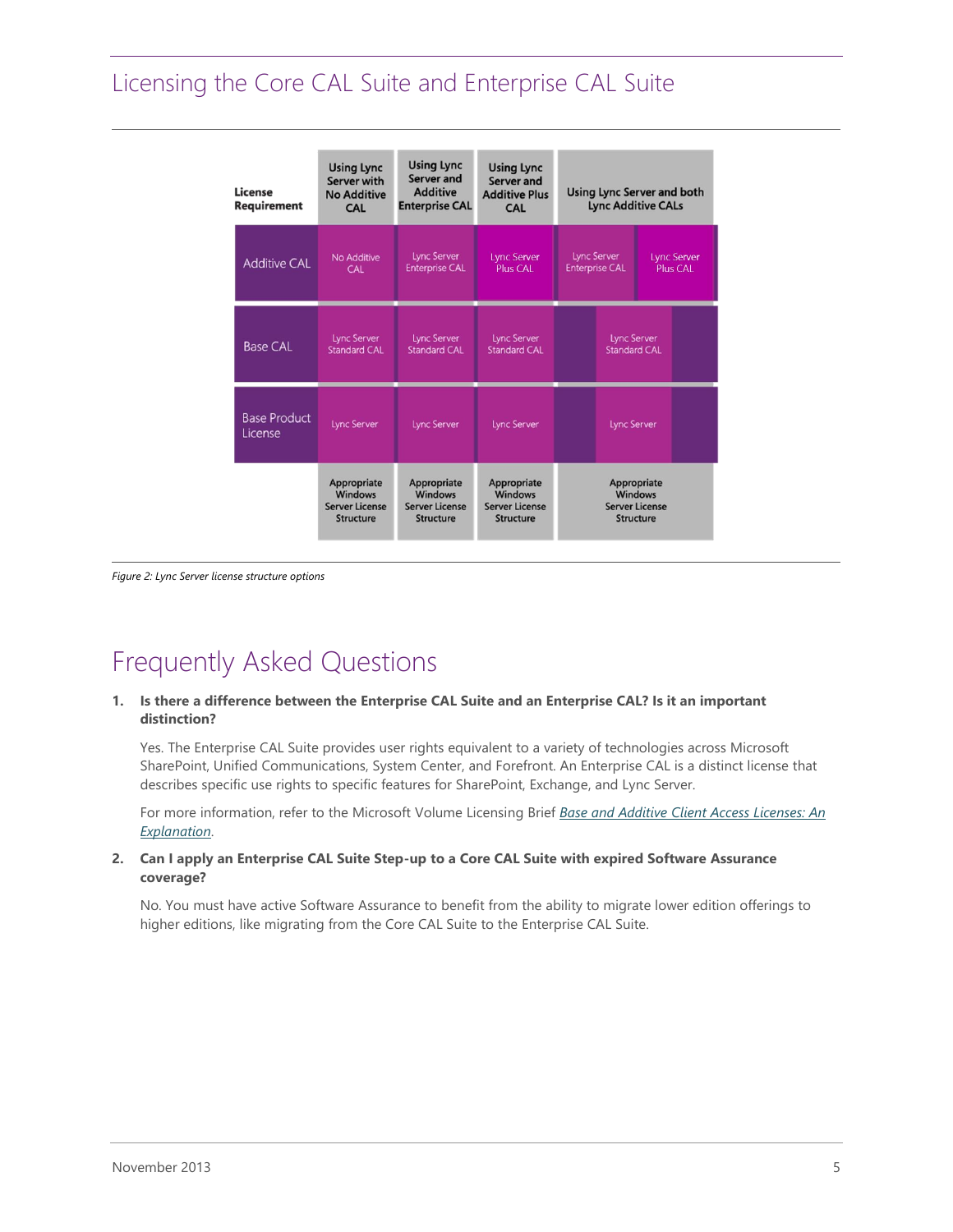### **3. If I can step up from the Core CAL Suite to the Enterprise CAL Suite, can I step up from components of the suites into one of the CAL Suites?**

While there are not programmatic step-up licenses from one or more individual components to the full suite, Microsoft will provide customized migration solutions. Please ask your Microsoft Volume Licensing representative for migration options.

### **4. Do the Core CAL Suite and Enterprise CAL Suite provide downgrade rights for their equivalent components?**

Yes. Unlike use rights for most product suites, the use rights for the Core CAL Suite and Enterprise CAL Suite permit customers to downgrade components individually. The downgrade rights for the components of the Core CAL Suite and Enterprise CAL Suite are the same as those for the individual components. For instance, an Enterprise CAL Suite license may be used to access an Exchange Server 2010 server.

### **5. Does the Enterprise CAL Suite provide the right to Microsoft Server licenses?**

The Enterprise CAL Suite provides use rights to the appropriate CALs and Client Management Licenses. Customers must still purchase the matching server license to each accompanying Enterprise CAL Suite component.

Note: the Forefront Threat Management Web Protection Subscription functionality found within the Forefront Protection Suite requires deployment and purchase of the Forefront Threat Management Gateway Server.

#### **6. Does the Enterprise CAL Suite provide the right to access all Microsoft Server Products?**

No. The Enterprise CAL Suite provides rights equivalent to a broad selection of Microsoft server products to provide information workers access to a variety of functionality, including communication, collaboration, presence, synchronous communications (IM), enterprise content management, information rights management, client security, server and Web security, client and server real-time monitoring and updates, conferencing, Webbased forms solutions, and business data connectors. However, the Enterprise CAL Suite does not provide rights equivalent to other CALs, including CRM and SQL Server.

#### **7. How does the Enterprise CAL Suite relate to the Enterprise Desktop platform offering?**

The Enterprise CAL Suite, the Windows Enterprise operating system, and Microsoft Office Professional Plus comprise the Enterprise Desktop platform offering.

#### **8. Can I license the Enterprise CAL Suite's components individually?**

Yes. All Enterprise CAL Suite components are available for individual purchase.

### **9. What server editions do CAL suites provide access to? For instance, does the Enterprise CAL Suite provide access to Exchange Server Standard Edition or Exchange Server Enterprise Edition?**

Like other CALs, the Enterprise CAL Suite and Core CAL Suite licenses work with any accompanying edition of the server that requires a CAL. Therefore, Enterprise CAL Suite and Core CAL Suite license access to both Exchange Server Standard Edition and Exchange Server Enterprise Edition.

#### **10. Does the Enterprise CAL Suite include rights to access Microsoft SQL Server?**

No. SQL Server CALs must be obtained separately from the Enterprise CAL Suite or Core CAL Suite.

### **11. My Software Assurance cost for Enterprise CAL Suite looks higher than the normal rate. Has Microsoft raised the cost of Software Assurance?**

No. Online Services subscription fees are reflected in the Enterprise CAL Suite's annual cost, which includes both online services subscription costs and Software Assurance. These costs are part of both the new and renewal offerings and, as a result, the relationship between the new and renewal price varies from that normally associated with our License and Software Assurance offerings.